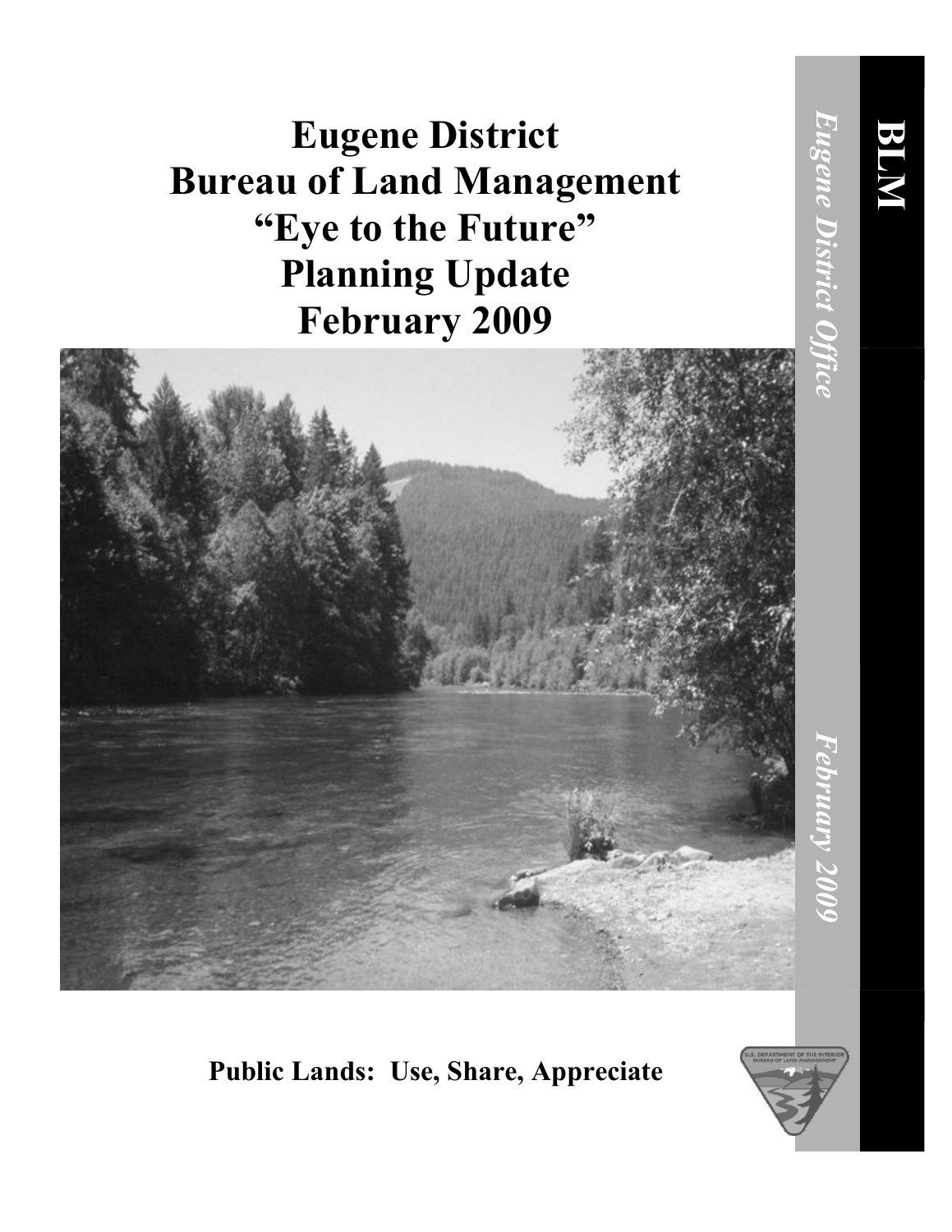As the Nation's principal conservation agency, the Department of the Interior has responsibility for most of our nationally owned public lands and natural resources. This includes fostering the wisest use of our land and water resources, protecting our fish and wildlife, preserving the environmental and cultural values of our national parks and historical places and providing for the enjoyment of life through outdoor recreation.

The Department assesses our energy and mineral resources and works to assure that their development is in the best interest of all our people. The Department also has a major responsibility for American Indian reservation communities and for people who live in Island Territories under U.S. Administration.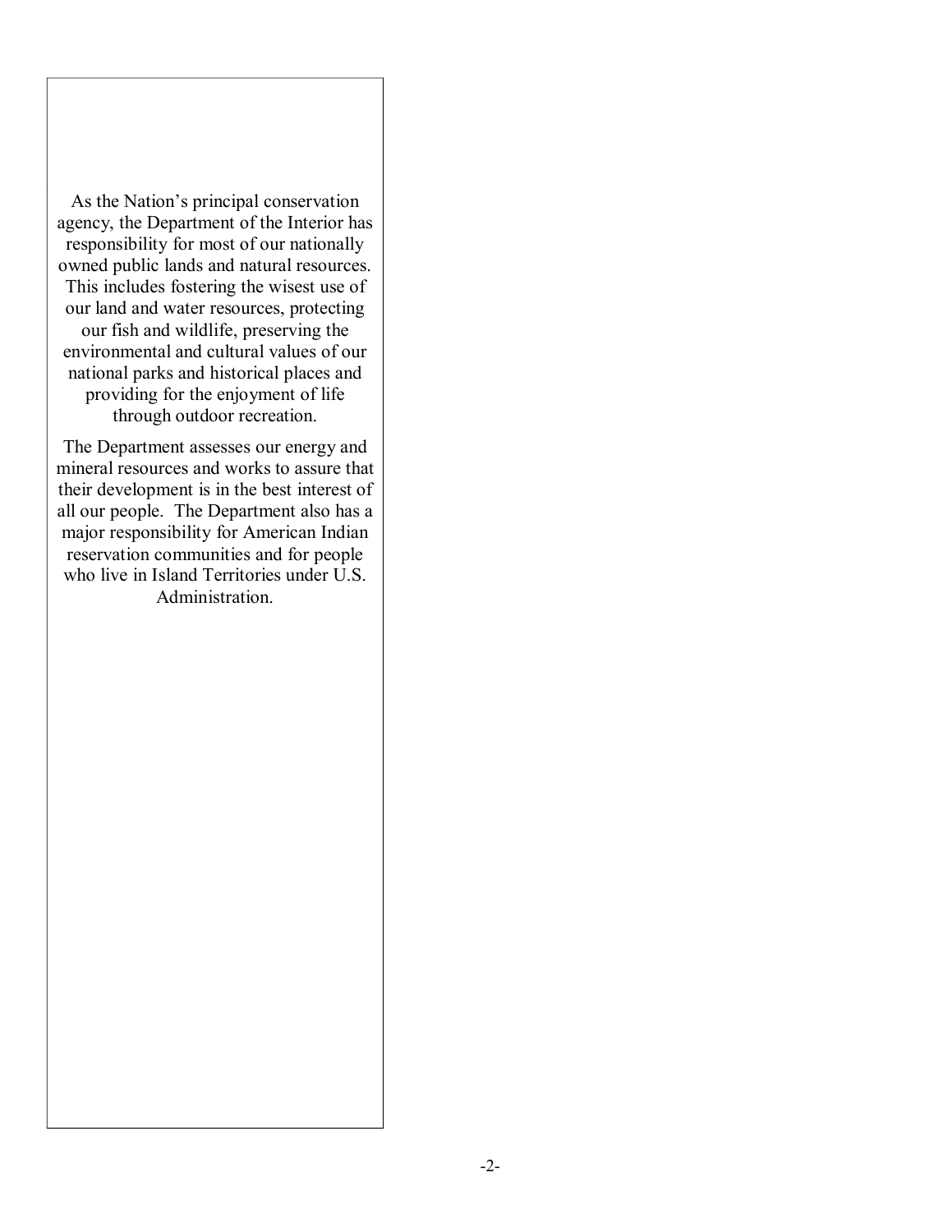## **A Note from the District Manager**

This document is designed to serve as an information link between you and the BLM's Eugene District Office. By keeping you informed of the Eugene District's planning proposals and inviting your participation, we hope to continue our ongoing relationships. If you need to know the status of a project or want additional information, you can contact the project lead.

Special Notice: To better conserve resources and begin transitioning to a new national BLM planning process, we are changing to electronic delivery of the Planning Update. In the future, we will be sending an email notification and link to the update so that you may access it from our website at the time of publication. If you wish to receive this notice electronically, please provide our office with your email address by sending an email to: OR Eugene Mail@blm.gov If you wish to continue receiving a paper update, please confirm your address by email or a written note sent ence to our office at Bureau of Land Management, Eugene District Office, P.O. Bo 10226, Eugene, OR 97440. If you currently receive a paper update and choose not to reply, we will remove your name from the distribution list. This change will be effective with the next *Planning Update* **in June 2009.**

We have begun to implement the Eugene District Resource Management Plan (RMP) as approved through the Western Oregon Plan Revision process. The Record of Decision (ROD) on the Plan was approved and signed on December 30, 2008. Copies of the RMP are available at the Eugene District Office. The website for the RMP is <http://www.blm.gov/or/plans/wopr/rod/index.php>

Revision of a resource management plan involves a transition from the application of the old RMP to the application of the new RMP. A transition from the old resource management plan to the new resource management plan avoids disruption of the management of BLM-administered lands and allows the BLM to utilize work already begun on the planning and analysis of projects. The 2008 ROD allowed for such projects to be implemented consistent with the management direction of either the 1995 RMP or the 2008 RMP, at the discretion of the decisionmaker. Decision documents for NEPA documents that were developed under the 1995 RMP will describe the elements that are consistent with the 1995 RMP but not the 2008 RMP through a Determination of NEPA Adequacy (DNA). The 2008 ROD anticipated these inconsistencies and projected they would not alter the analysis of effects in the associated final environmental impact statement.

On another topic, Public Law 110343, The Emergency Economic Stabilization Act of 2008 was signed in October 2008. Title VI of the law contains a re-authorization of the Secure Rural Schools and Community Self-Determination Act of 2000. The stated purpose of the reauthorization includes stabilizing and transitioning payments to counties to provide funding for schools and roads that supplements other available funds. This temporary extension of 2008 Act is intended to provide a financial bridge to prepare for the eventual loss of the program. The annual payment amount will decrease each year during the re-authorization until 2011 when the reauthorization expires and payments cease.

Title II of the re-authorization provides for investments in watershed restoration projects. The Eugene Resource Advisory Committee (RAC) meets annually to recommend to the Eugene District Manager which projects to fund. The Eugene RAC will meet June 11, 2009 in order to carryout their assigned duties. These meetings are open to the public. For more information on this process and to nominate Title II projects go to the Eugene District web site www.edo.or.blm.gov or contact the Eugene Office at  $(541)$  683-6600.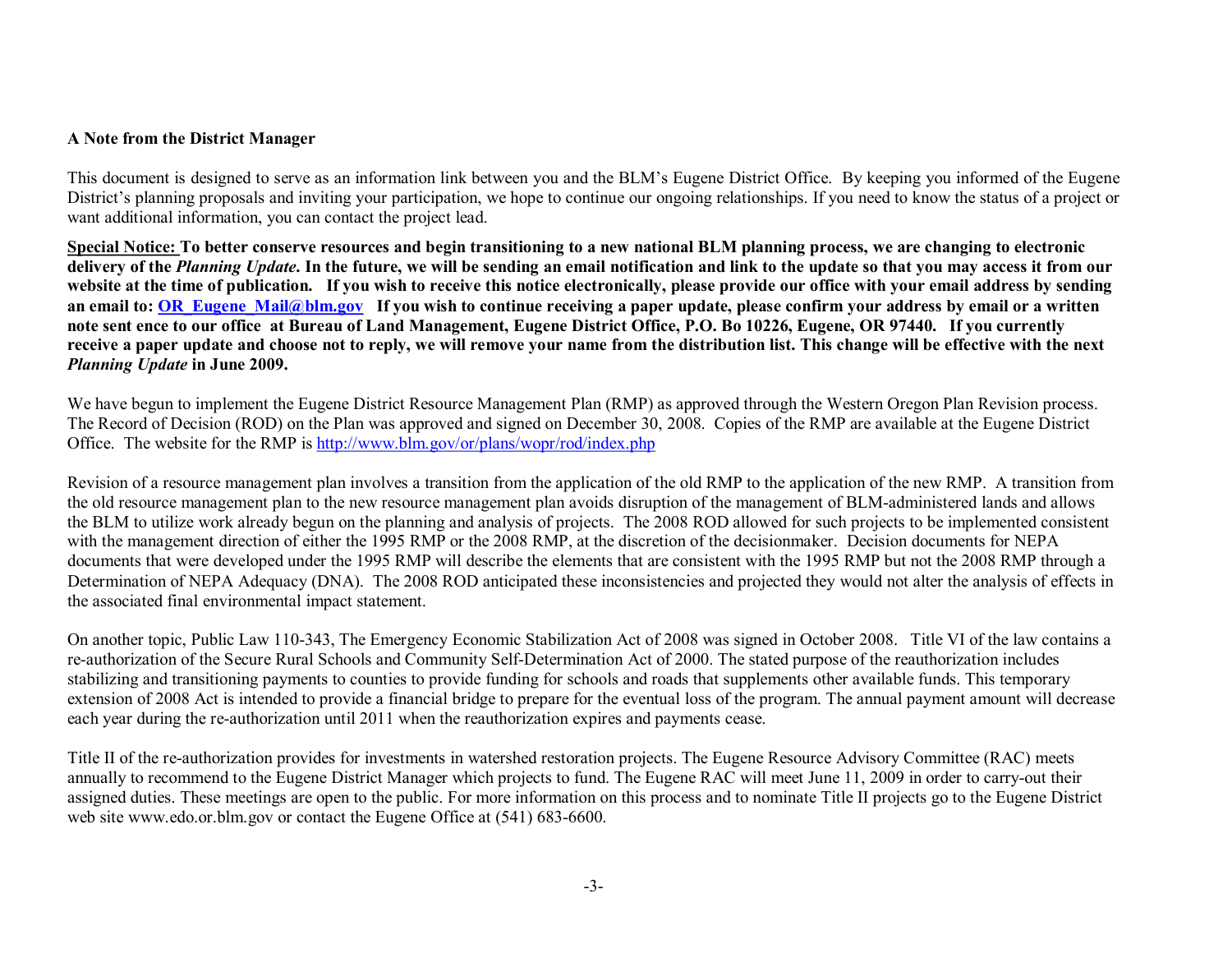Thank you for your continued interest in public land management.

Ginnie Grilley Eugene District Manager

## **Abbreviations and Definitions**

Administratively Withdrawn Areas - One of the six land use designations in the 2008 Resource Management Plan. These lands are withdrawn from the harvest land base for specific reasons including the following: recreation sites, areas not suitable for sustainable timber production, Areas of Critical Environmental Concern, areas dedicated to specific purposes such as roads and buildings, sites designated for species management not included in other land use allocations (i.e. bald eagles).

CX - Categorical Exclusion - Actions which do not have significant effects on the environment and for which an Environmental Analysis (EA) or an Environmental Impact Statement (EIS) is not required.

**EA** - Environmental Assessment - This is a concise public document that briefly provides evidence and analysis of a proposed Federal action. It is used to determine whether further analysis needs to be done for an Environmental Impact Statement (EIS) or a Finding of No Significant Impact (FONSI).

**DNA-Documentation of Land Use Plan Conformance and NEPA Adequacy - Used to document that a BLM action has been adequately** analyzed in an existing NEPA document (EA or EIS) and that no further NEPA analysis is needed.

**IDT** - Interdisciplinary Team - A team is a group of resource specialists, whose participation is determined by the issues relating to the project proposal, and who conduct environmental analysis.

LSR - Late-Successional Reserves - One of the seven Federal land designations set forth in the Northwest Forest Plan. These reserves will maintain a functional, interactive, late-successional and old-growth forest ecosystem.

**LSMA** – Late Successional Management Area - One of the six land use designations in the 2008 Resource Management Plan. These lands are managed for northern spotted owl and marbled murrelet habitat.

Matrix Lands - One of the seven Federal land designations set forth in the Northwest Forest Plan. Most timber harvest contributing to the Allowable Sale Quantity takes place in this area.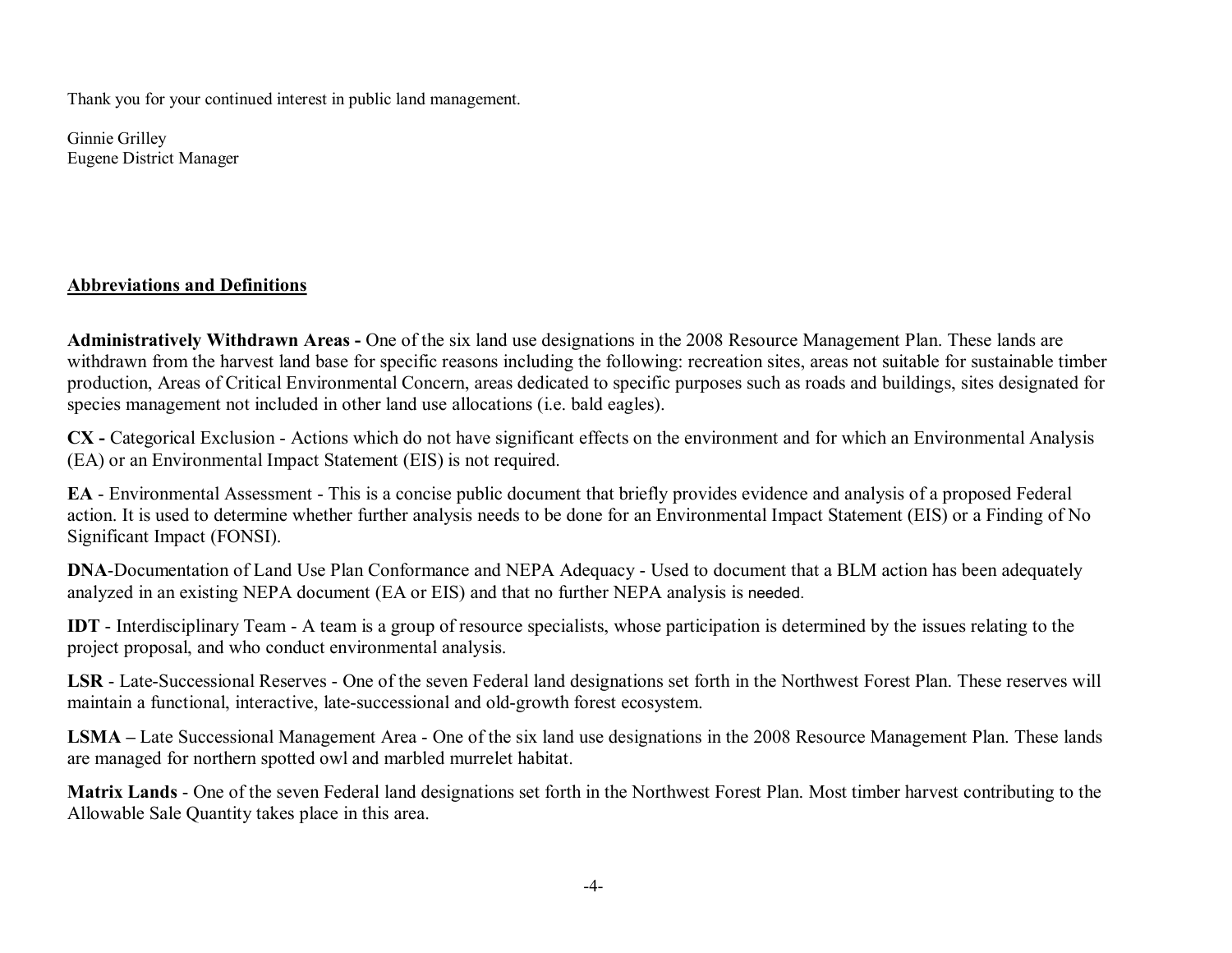**NEPA** - National Environmental Policy Act - A federal law which sets the systematic interdisciplinary analysis to achieve integrated consideration of physical, biological, economic, and other sciences to provide for an informed decision. The process provides for public participation in the development, review and revision of certain activities on Federal Lands.

**NWFP** - Northwest Forest Plan - A common name for the Record of Decision for Amendments to Forest Service and Bureau of Land Management Planning Documents Within the Range of the Northern Spotted Owl (April 1994).

O&C Lands - Revested Oregon and California Railroad Lands.

**RR** – Riparian Reserves - One of the seven Federal land designations set forth in the Northwest Forest Plan. These reserves are managed for the aquatic conservation strategy objectives.

**RMA** – Riparian Management Area - One of the 6 land use designations in the 2008 Resource Management Plan – These lands are managed primarily for special status fish and aquatic species and for water quality.

**RMP** -Resource Management Plan - A land use plan prepared by the BLM in accordance with the Federal Land Policy and Management Act.

**Scoping** - An early and open part of environmental analysis that allows interested public and other Federal, state and local agencies the opportunity to provide issues, concerns and opportunities relative to proposed project actions. Scoping is required by regulation for Environmental Impact Statements

| <b>Upper Willamette Resource Area Proposed Projects</b>                                                                                                                                                                                                                                                                                                                                                                                                                                                                 |                                                                |                                                                                                                                                                      |                                           |  |
|-------------------------------------------------------------------------------------------------------------------------------------------------------------------------------------------------------------------------------------------------------------------------------------------------------------------------------------------------------------------------------------------------------------------------------------------------------------------------------------------------------------------------|----------------------------------------------------------------|----------------------------------------------------------------------------------------------------------------------------------------------------------------------|-------------------------------------------|--|
| <b>Name/Description</b>                                                                                                                                                                                                                                                                                                                                                                                                                                                                                                 | Location                                                       | <b>Planning Status</b>                                                                                                                                               | <b>Contact</b>                            |  |
| McKenzie Tribs Project - This project proposes to initiate forest management<br>activities on approximately 1000 acres. These activities may include timber<br>harvest, aquatic habitat restoration, and road management activities<br>(improvement, construction, and decommissioning. The land use allocations<br>under the new RMP are TMA, RMA and Administratively Withdrawn for Bald<br>Eagle Habitat Management. The previous land use allocations were Matrix,<br>Riparian Reserve and Bald Eagle Habitat Area. | T16S, R1E, Secs. 33, 25<br>and $35$                            | An environmental assessment has been<br>completed and was made available for<br>public comment in Fall 2007. Decision<br>documents are expected in February<br>2009. | Christie<br>Hardenbrook<br>$(683 - 6110)$ |  |
| Seeley Creek Thinning – This project proposes to thin approximately 800<br>acres within the Mohawk watershed. This project is located adjacent to<br>designated trails within the Shotgun Off-Highway Vehicle Area. Activities may<br>include aquatic restoration and road management actions. The land use<br>allocations under the new RMP are TMA and RMA. The previous land use<br>allocations were Matrix and Riparian Reserve.                                                                                    | T15S, R1W, Secs. 7 and<br>19:<br>T15S, R2W, Secs. 13<br>and 24 | An environmental assessment has been<br>completed and was made available for<br>public review in Summer 2008. A<br>decision is expected in Spring 2009.              | Christie<br>Hardenbrook<br>$(683 - 6110)$ |  |
| Calapooya II/ Big Fir Spur - - This project proposes to initiate forest                                                                                                                                                                                                                                                                                                                                                                                                                                                 | T14S, R2W, Secs. 34                                            | An environmental assessment has been                                                                                                                                 | Christie                                  |  |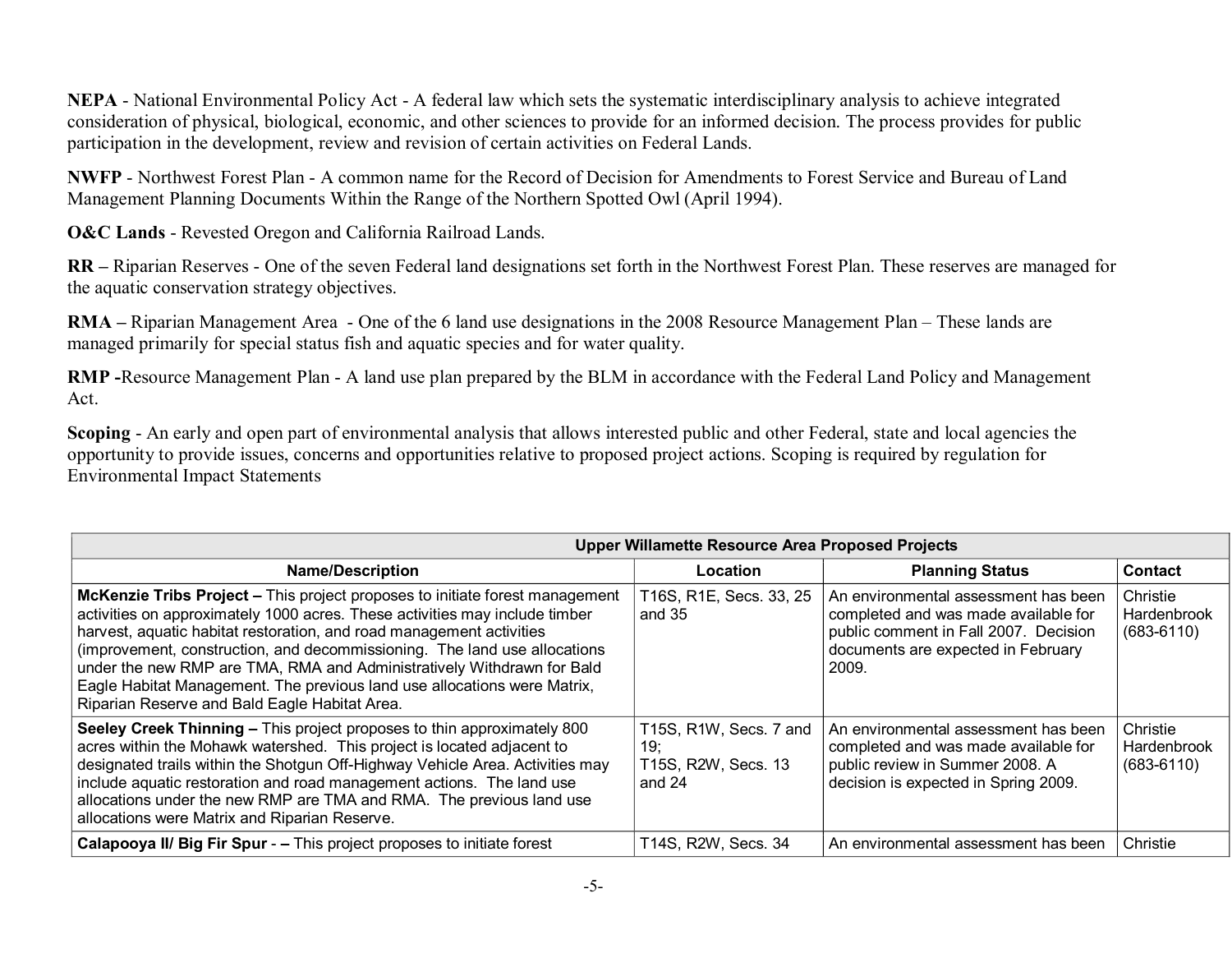| management activities on approximately 470 acres. These activities may<br>include timber harvest, aquatic habitat restoration, and road management<br>activities (improvement, construction, and decommissioning. The land use<br>allocations under the new RMP are TMA and RMA. The previous land use<br>allocations were Matrix and Riparian Reserve.                                                                                                                                                                                                                            | and 35<br>T14S, R1E, Sec. 35                                                                   | completed and was made available for<br>public review in Fall 2008. A decision is<br>expected in Summer 2009.                      | Hardenbrook<br>$(683 - 6110)$             |
|------------------------------------------------------------------------------------------------------------------------------------------------------------------------------------------------------------------------------------------------------------------------------------------------------------------------------------------------------------------------------------------------------------------------------------------------------------------------------------------------------------------------------------------------------------------------------------|------------------------------------------------------------------------------------------------|------------------------------------------------------------------------------------------------------------------------------------|-------------------------------------------|
| Warner Roost Salvage - The Warner Roost Timber Sale (EA-05-07) was<br>recently logged. Subsequently, a wind event caused some trees to blow down.<br>This project proposes to salvage some of the windthrown trees.                                                                                                                                                                                                                                                                                                                                                                | T15S, R2W, Secs. 21<br>and 29                                                                  | A review is scheduled to determine if this<br>action is categorically excluded from<br>NEPA analysis or if it will require an EA.  | Christie<br>Hardenbrook<br>$(683 - 6110)$ |
| 2010 Thinning Project - This project proposes to thin approximately 1500<br>acres in the Row River and Big River watersheds. Other activities may include<br>aquatic restoration and road management actions. The land use allocations<br>under the new RMP are TMA and RMA. The previous land use allocations<br>were Matrix and Riparian Reserve. Proposed project acres would also include<br>designated northern spotted owl Critical Habitat. Treatments on these acres<br>would be designed to accelerate or enhance the Primary Constituent Elements<br>of Critical Habitat | T23S, R3W, Secs. 13<br>and 15; T22S. R4W, Sec.<br>13; T22S. R3W, Sec. 9;<br>T21S, R2W, Sec. 27 | Work on an environmental assessment<br>has begun. The EA is scheduled to be<br>made available for public review in<br>Summer 2009. | Christie<br>Hardenbrook<br>$(683 - 6110)$ |
| Fall Creek Project - This project proposes to regeneration harvest<br>approximately 400 acres in the Fall and Little Fall Creek Watersheds. Other<br>project activities may include riparian reserve thinning, aquatic restoration and<br>road management actions. The land use allocations under the new RMP are<br>TMA and RMA. The previous land use allocations were Matrix and Riparian<br>Reserve.                                                                                                                                                                           | T18S, R1E, Secs. 24 and<br>25; T19S, 1E, Sec. 13;<br>T19S, 1E, Secs. 2 and<br>11.              | Work on environmental assessment is<br>scheduled to begin in the Spring 2009.                                                      | <b>Richard Hardt</b><br>$(683 - 6690)$    |
|                                                                                                                                                                                                                                                                                                                                                                                                                                                                                                                                                                                    | <b>Siuslaw Resource Area Proposed Projects</b>                                                 |                                                                                                                                    |                                           |
| Tower Canyon Thin - Pursuant to the North Lake Creek Thinning Project EA,<br>this project would commercially thin approximately 290 acres in the North Lake<br>Creek planning area. The land use allocations under the new RMP are LSMA<br>and RMA. The previous land use allocations were Matrix and Riparian Reserve.                                                                                                                                                                                                                                                            | T15S, R7W, Secs. 12,<br>13, and 14, northwest of<br><b>Hult Pond</b>                           | A DNA has been prepared. The timber<br>sale is scheduled for re-auction in<br>March 2009.                                          | Sharmila<br>Premdas<br>$(683 - 6794)$     |
| <b>East Chinkapin Thin - Pursuant to the North Lake Creek Thinning Project EA,</b><br>this project would commercially thin approximately 140 acres in the North Lake<br>Creek planning area. The land use allocations under the new RMP are LSMA<br>and RMA. The previous land use allocations were Matrix and Riparian Reserve.                                                                                                                                                                                                                                                   | T15S, R6W, Sec. 19;<br>T15S, R7W, Sec. 24,<br>west of Hult Pond                                | A DNA had been prepared. The timber<br>sale is scheduled for re-auction in<br>March 2009.                                          | Sharmila<br>Premdas<br>$(683 - 6794)$     |
| <b>Prairie Road</b> - Pursuant to the North Lake Creek Thinning Project EA, this<br>project would commercially thin approximately 140 acres in the North Lake<br>Creek planning area. The land use allocations under the new RMP are TMA and<br>RMA. The previous land use allocations were LSMA and Riparian Reserve.                                                                                                                                                                                                                                                             | T15S, R7W Sec15&16,<br>NW of Hult Pond                                                         | A DNA is being prepared. The timber<br>sale is scheduled for auction in March<br>2009, pending findings in the DNA.                | Sharmila<br>Premdas<br>$(683 - 6794)$     |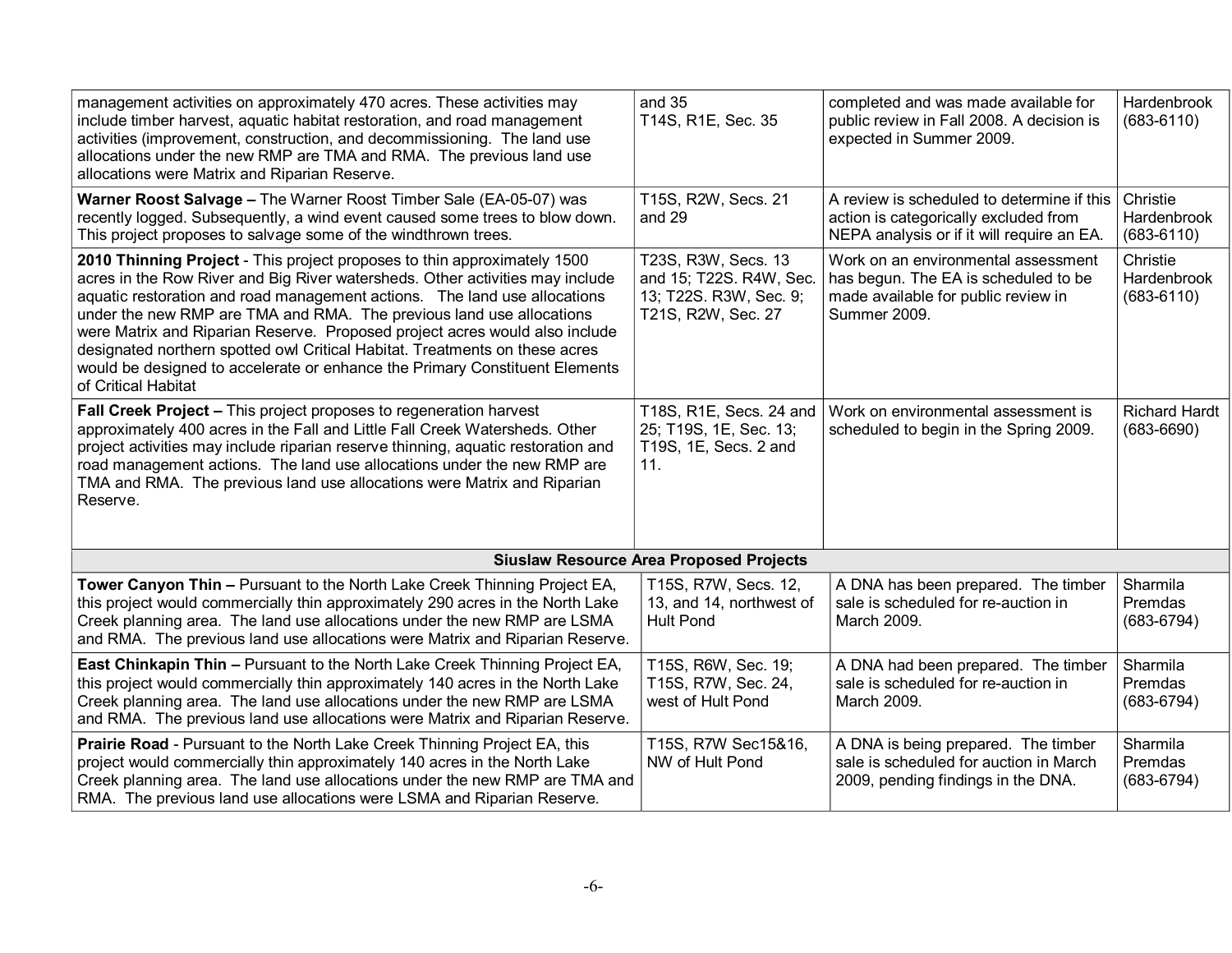| West 18 <sup>th</sup> - Pursuant to the North Lake Creek Thinning Project EA, this project<br>would commercially thin approximately 490 acres in the North Lake Creek<br>planning area. The land use allocations under the new RMP are LSMA and<br>RMA. The previous land use allocations were Matrix and Riparian Reserve.                                                                                                       | T15S, R6W Sec7/17/18,<br>T15S, R7W Sec12/13,<br>NE of Hult Pond                                                                                                                  | A DNA is being prepared. The timber<br>sale is scheduled for auction in<br>October 2009, pending findings in the<br>DNA.  | Sharmila<br>Premdas<br>$(683 - 6794)$ |
|-----------------------------------------------------------------------------------------------------------------------------------------------------------------------------------------------------------------------------------------------------------------------------------------------------------------------------------------------------------------------------------------------------------------------------------|----------------------------------------------------------------------------------------------------------------------------------------------------------------------------------|---------------------------------------------------------------------------------------------------------------------------|---------------------------------------|
| Liebo Canyon - Pursuant to the North Lake Creek Thinning Project EA, this<br>project would commercially thin approximately 85 acres in the North Lake Creek<br>planning area. The land use allocations under the new RMP are LSMA and<br>RMA. The previous land use allocations were Matrix and Riparian Reserve.                                                                                                                 | T15S, R6W Sec19<br>NE of Hult Pond                                                                                                                                               | A DNA is being prepared. The timber<br>sale is scheduled for auction in<br>February 2010, pending findings in the<br>DNA. | Sharmila<br>Premdas<br>$(683 - 6794)$ |
| Trip West - Pursuant to the North Lake Creek Thinning Project EA, this project<br>would commercially thin approximately 415 acres in the North Lake Creek<br>planning area. The land use allocations under the new RMP are LSMA and<br>RMA. The previous land use allocations were Matrix and Riparian Reserve.                                                                                                                   | T15S, R6W Sec17<br>NE of Hult Pond                                                                                                                                               | A DNA is being prepared. The timber<br>sale is scheduled for auction in<br>February 2010, pending findings in the<br>DNA. | Sharmila<br>Premdas<br>$(683 - 6794)$ |
| Ten High Density Management Study -- BLM is planning to re-thin this 325<br>acre research site as part of a continuing effort to evaluate silvicultural methods<br>intended to promote development of late-successional forest structure. The land<br>use allocations under the new RMP are LSMA and RMA.                                                                                                                         | T15S, R7W, Sec 10 &<br>15                                                                                                                                                        | An environmental assessment is<br>currently being prepared.                                                               | Sharmila<br>Premdas<br>$(683 - 6794)$ |
| Upper Siuslaw Landscape Plan - BLM is planning a program to treat forested<br>stands in the Upper Siuslaw 5 <sup>th</sup> Field Watershed. Stands in the LSMA would<br>be considered for thinning to accelerate development of late-successional forest<br>characteristics. Stands in the TMA would be considered for timber harvest to<br>produce a sustainable supply of forest products to the economy.                        | Upper Siuslaw 5 <sup>th</sup> Field<br>Watershed, excluding<br>the area covered under<br>the "Upper Siuslaw<br>Late-Successional<br><b>Reserve Restoration</b><br>Plan" and EIS. | The EA was released for a 30 day<br>public comment period on December<br>10, 2008.                                        | Sharmila<br>Premdas<br>$(683 - 6794)$ |
| Stone Pony Restoration Project - Pursuant to the Upper Siuslaw Late<br>Successional Reserve (LSR 267) Restoration Plan and EIS, this project would<br>treat forest stands to accelerate the development of late-successional forest<br>structure. Thinning is being considered for this 410 acre project area. The land<br>use allocations under the new RMP are LSMA, TMA, and RMA. The previous<br>land use allocation was LSR. | T20S, R5W, Sec. 7;<br>T20S, R6W, Secs. 9,<br>15, 19, 21, and 29;<br>T20S, R7W, Sec. 3;                                                                                           | A DNA has been prepared; the timber<br>sale is scheduled for re-auction in<br>March 2009.                                 | Sharmila<br>Premdas<br>$(683 - 6794)$ |
| Bear West Restoration Project - Pursuant to the Upper Siuslaw Late<br>Successional Reserve (LSR 267) Restoration Plan and EIS, this project would<br>treat forest stands to accelerate the development of late-successional forest<br>structure. Thinning is being considered on approximately 750 acres. The land<br>use allocations under the new RMP are LSMA, TMA and RMA. . The previous<br>land use allocation was LSR.     | T20S, R7W, Secs.1, 5,<br>11, 15; T20S, R6.5W,<br>Sec.1; T19S, R7W, Sec.<br>35; T20S, R6W, SEC. 7                                                                                 | A DNA is being prepared; the timber<br>sale is scheduled for auction in March<br>2009 pending findings in the DNA.        | Sharmila<br>Premdas<br>$(683 - 6794)$ |
| Templeton Road Salvage - A wind event during the Fall of 2007 caused a 10<br>acre stand to blow down. Salvage harvest is being considered for this area.<br>The land use allocation is TMA.                                                                                                                                                                                                                                       | T16S, R6W, Sec. 1,<br>approximately 4 miles<br>NW of Cheshire.                                                                                                                   | An environmental assessment is being<br>prepared. The timber sale is planned<br>for auction in June 2009.                 | Janet<br>Zentner<br>$(683 - 6795)$    |